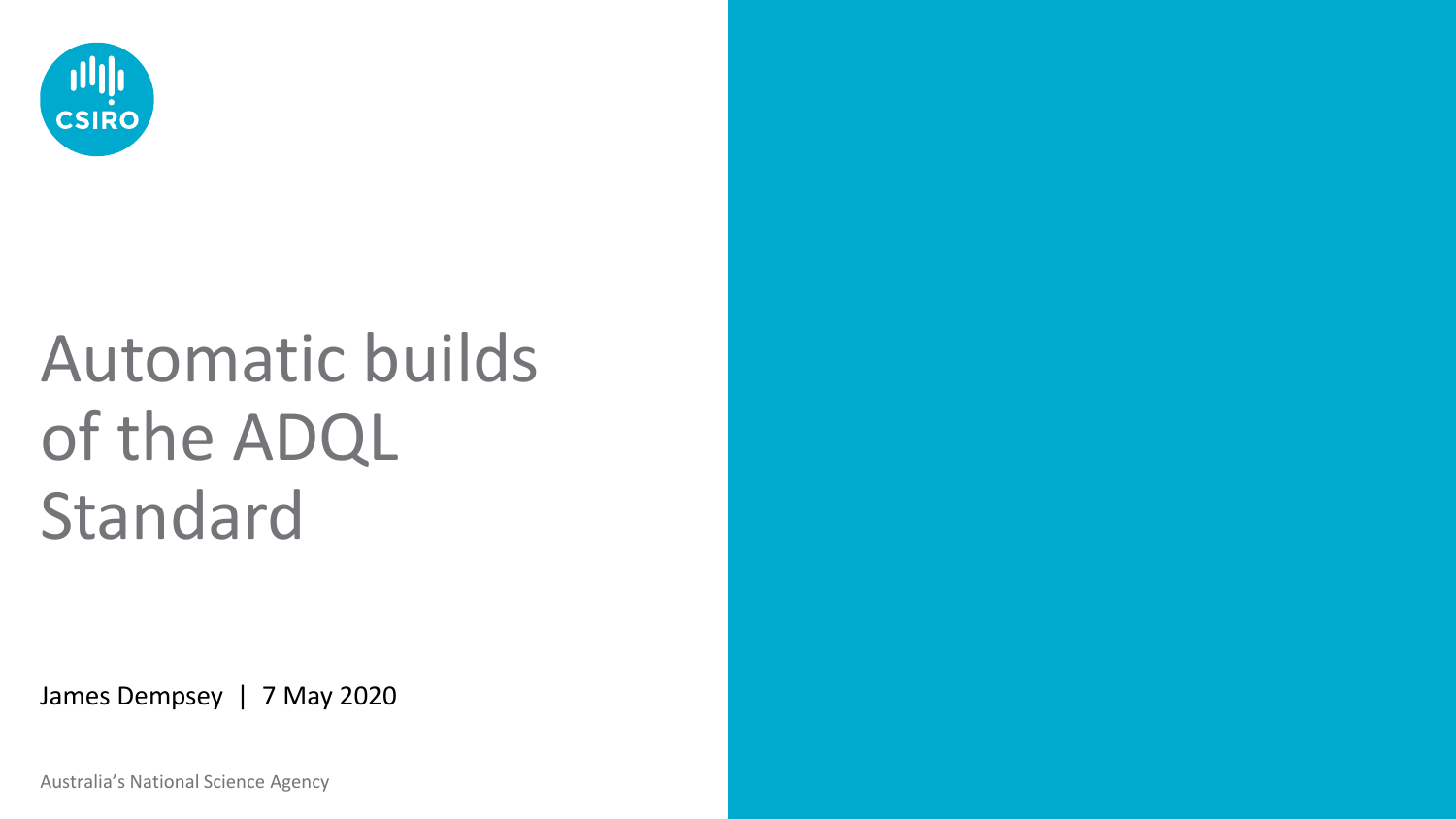

## Why do automatic builds?

- Check every pull request automatically
- Has the change broken the document?
- What does the result of the change look like?
- Benefits:
	- Quick feedback for the authors
	- Helps reviewers see what has changed
	- Identify bugs (tex is code) quickly!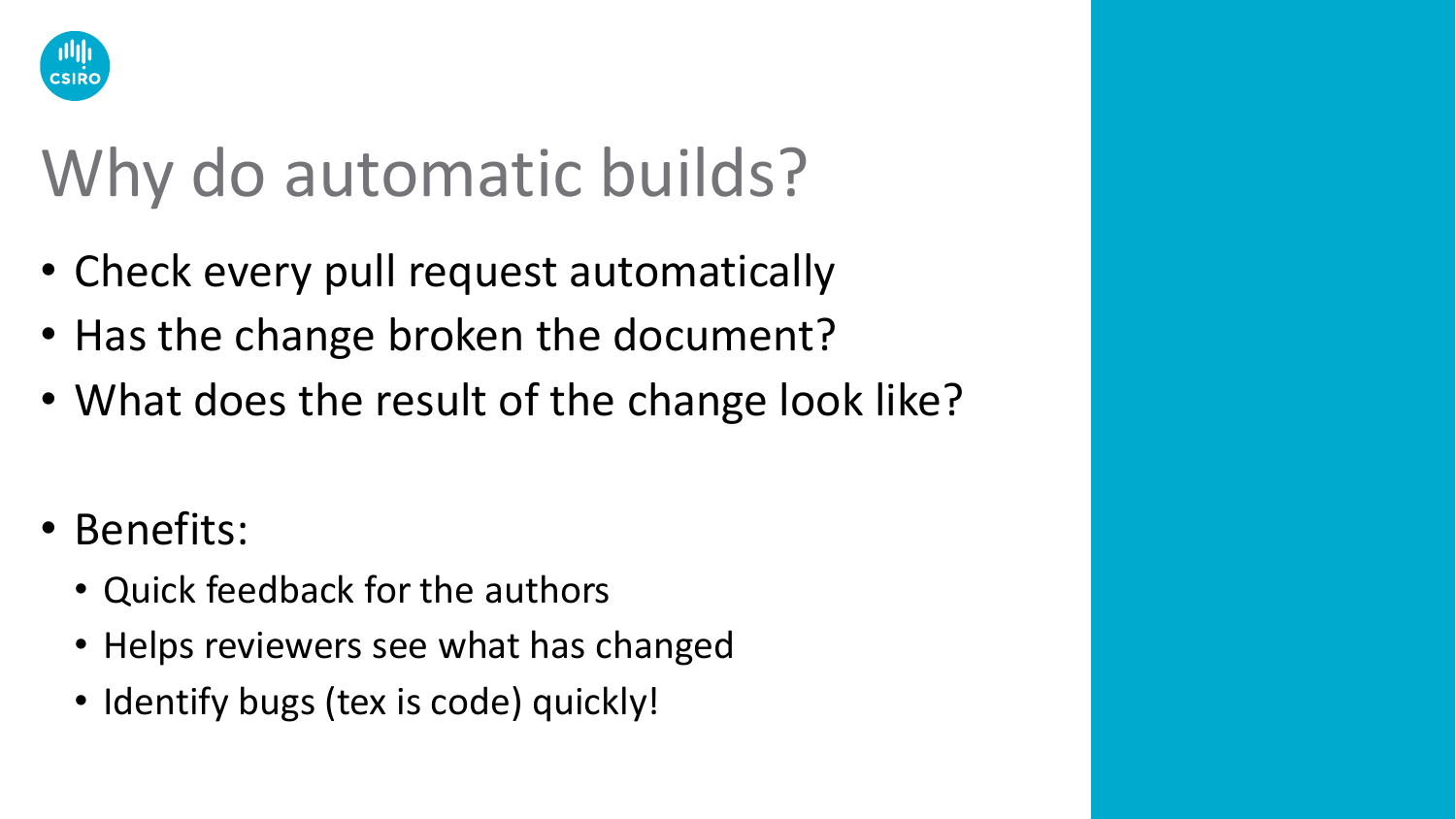

#### How we set it up

- GitHub Actions
	- <https://github.com/ivoa-std/ADQL/blob/master/.github/workflows/build.yml>
- Build is part of the repository
- Run as part of the GitHub ecosystem
- Another good alternative is **Travis**

| <> Code                                                 |  | <b>D</b> Issues 7 <b>1</b> Pull requests 1 | Actions |  |  |  |  |  |  |  |
|---------------------------------------------------------|--|--------------------------------------------|---------|--|--|--|--|--|--|--|
| ADQL / .github / workflows /<br>Branch: master -        |  |                                            |         |  |  |  |  |  |  |  |
| jd-au Create CI job based on GitHub Actions             |  |                                            |         |  |  |  |  |  |  |  |
| $\bullet$                                               |  |                                            |         |  |  |  |  |  |  |  |
| build.yml<br>⊫<br>Create CI job based on GitHub Actions |  |                                            |         |  |  |  |  |  |  |  |
|                                                         |  |                                            |         |  |  |  |  |  |  |  |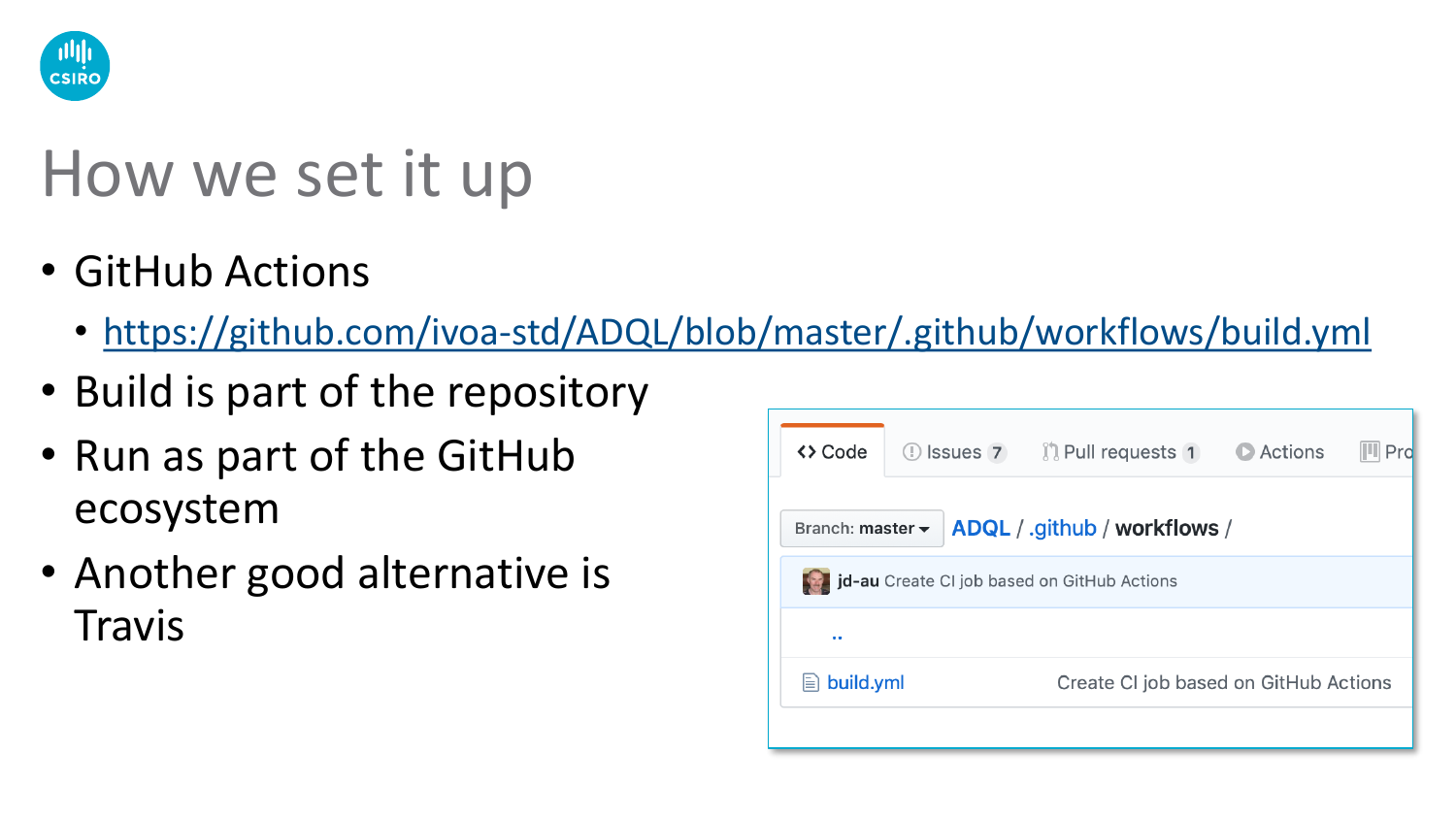

#### What the build does

- Steps
	- 1. Checkout the branch
	- 2. Prepare a build environment
	- 3. Make the document
	- 4. Check that the pdf has been built
	- 5. Publish the PDF with the PR

```
name: CI build of the ADQL standard
\overline{z}3
    on:
\overline{4}pull_request:
5
         types: [opened, synchronize, reopened]
6
\overline{7}jobs:
8
       build:
Qruns-on: ubuntu-latest
10
1112
         steps:
13
         - uses: actions/checkout@v1
14with:
15
              submodules: true
16
         - name: Setup dependencies
17
           run:18
             sudo apt update
             sudo apt install texlive-latex-base texlive-latex-recommended
19
20
21- name: Build the document
22
           run: make biblio forcetex
23
         - name: Check the output
24
25
           run: |26
             test -f ADQL.pdf
27
             test -f ADQL.bbl
28
29
         - uses: actions/upload-artifact@v1
30
           with:
31
             name: PDF Preview
32
             path: ADQL.pdf
```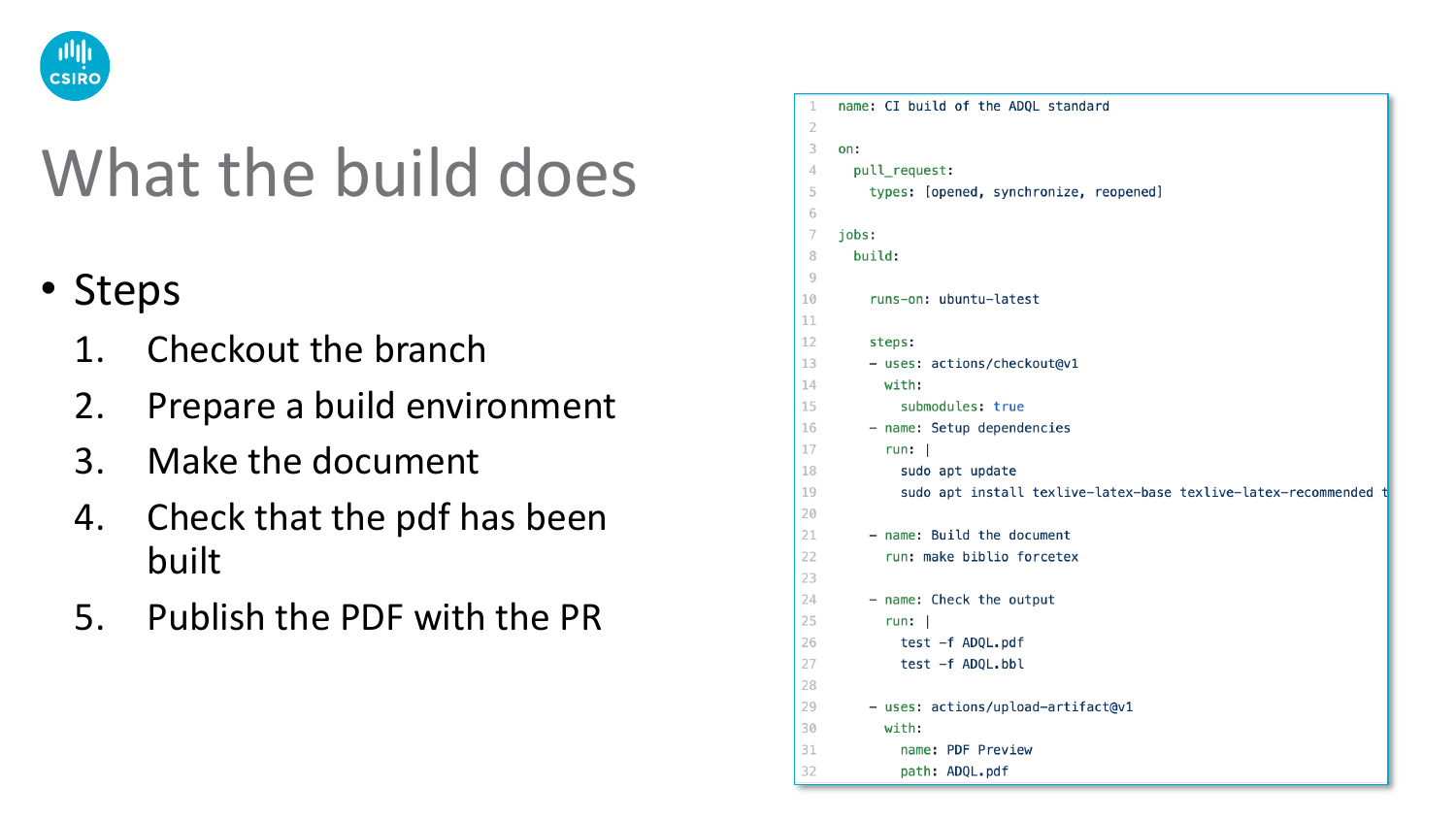

#### Where to find the document

| □ ivoa-std / ADQL                                                                                                                                                                                                                                        |                                                                                              |                          |               | $\odot$ Unwatch $\star$ | 9                      | $\bigstar$ Star | 3                 | $\sqrt{2}$ Fork<br>4 |  |
|----------------------------------------------------------------------------------------------------------------------------------------------------------------------------------------------------------------------------------------------------------|----------------------------------------------------------------------------------------------|--------------------------|---------------|-------------------------|------------------------|-----------------|-------------------|----------------------|--|
| <> Code<br>$\left( \left  \right  \right)$ Issues 7                                                                                                                                                                                                      | Actions<br>$\int$ Pull requests 1                                                            | III Projects 1           | <b>国 Wiki</b> | Security 0              | $\frac{1}{2}$ Insights |                 | <b>☆ Settings</b> |                      |  |
| Add a note about the the UDF catalogue $#26$<br>Edit                                                                                                                                                                                                     |                                                                                              |                          |               |                         |                        |                 |                   |                      |  |
| <b>n</b> Open                                                                                                                                                                                                                                            | gmantele wants to merge 1 commit into ivoa-std:master from gmantele:issue-16-udf-catalogue 良 |                          |               |                         |                        |                 |                   |                      |  |
| [Conversation 8]<br><b>-O-</b> Commits 1                                                                                                                                                                                                                 | <b>x</b> Checks 1                                                                            | <b>h</b> Files changed 2 |               |                         |                        |                 |                   | $+8-0$ minimi        |  |
| Add a recommendation to use UDFs listed in the PEN about a UDF catal $c4214b0 \rightarrow$<br>Artifacts                                                                                                                                                  |                                                                                              |                          |               |                         |                        |                 |                   |                      |  |
| <b>Example 20 Up 10 Up 10 Up 10 Up 10 Up 10 Up 10 Up 10 Up 10 Up 10 Up 10 Up 10 Up 10 Up 10 Up 10 Up 10 Up 10 Up 10 Up 10 Up 10 Up 10 Up 10 Up 10 Up 10 Up 10 Up 10 Up 10 Up 10 Up 10 Up 10 Up 10 Up 10 Up 10 Up 10 Up 10 Up 10 </b><br>on: pull_request |                                                                                              |                          |               |                         |                        |                 |                   |                      |  |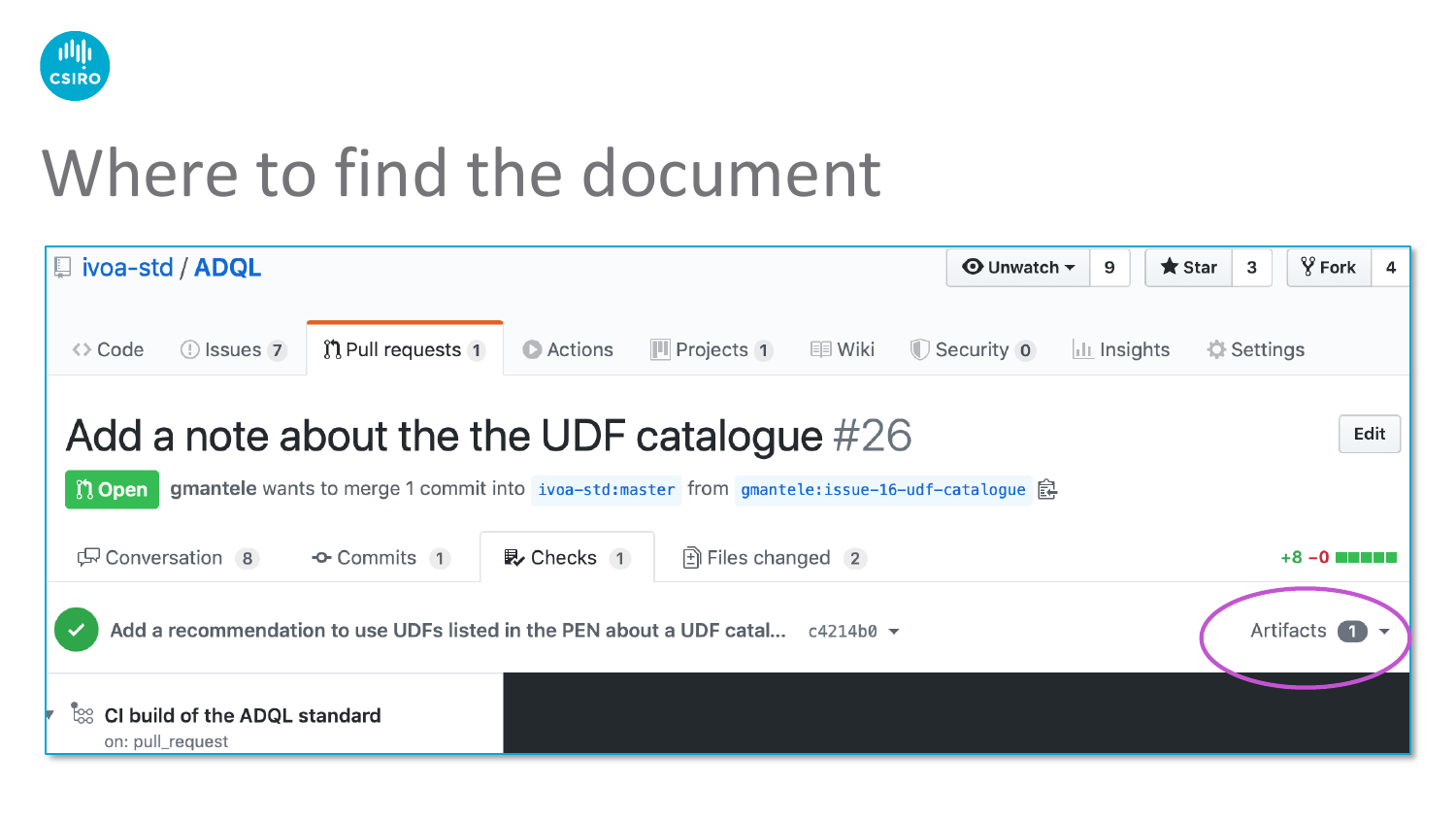

### How does it affect the pull request

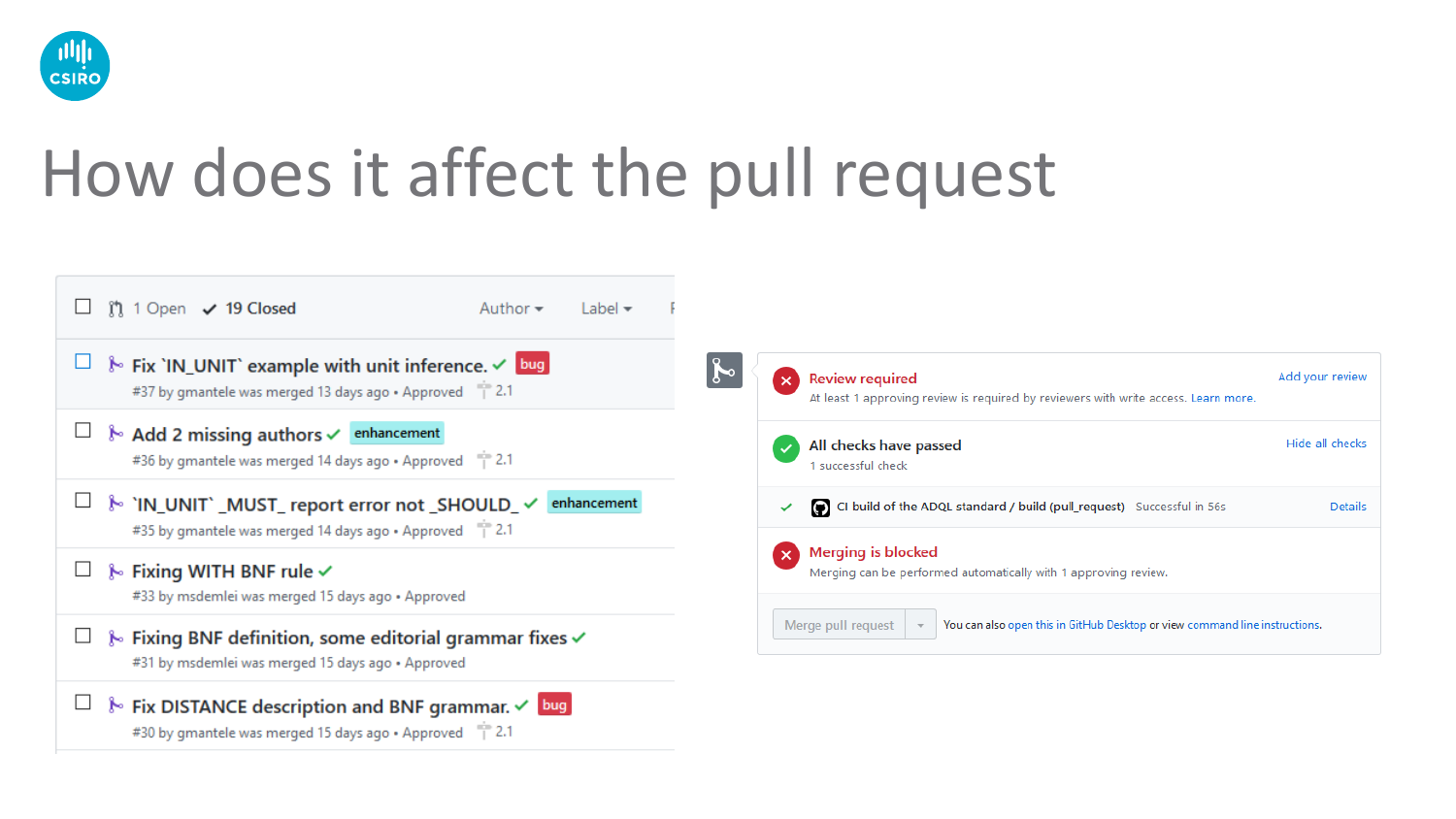

### When do builds happen?

- Events that trigger builds are defined in the workflow
- We've chosen to tie these to pull requests

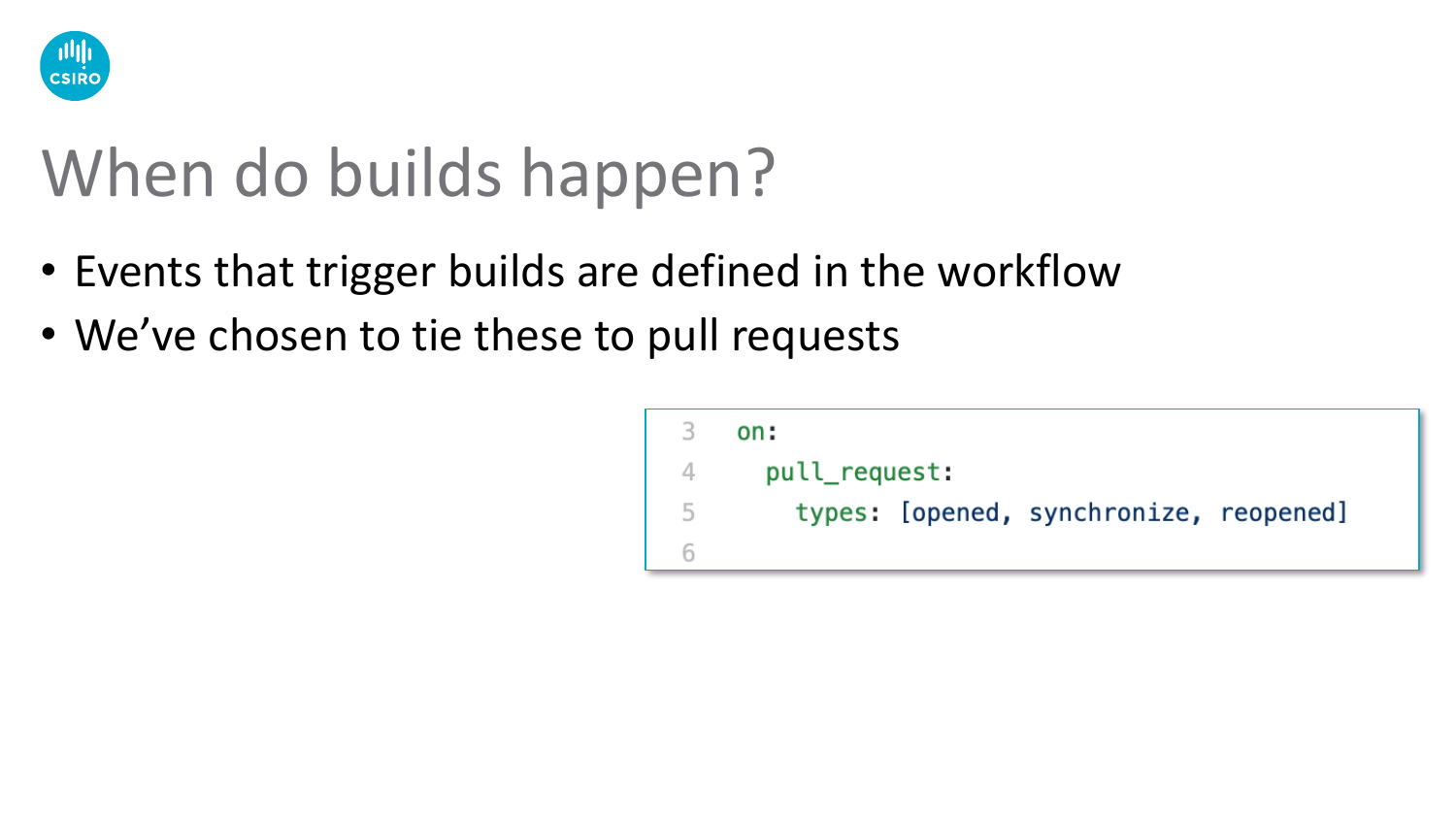

### Who else was involved

- Thanks to
	- Ole Streicher original Travis build template
	- Pat Dowler Trigger recommendations
	- DAL group debugging and feedback on the implementation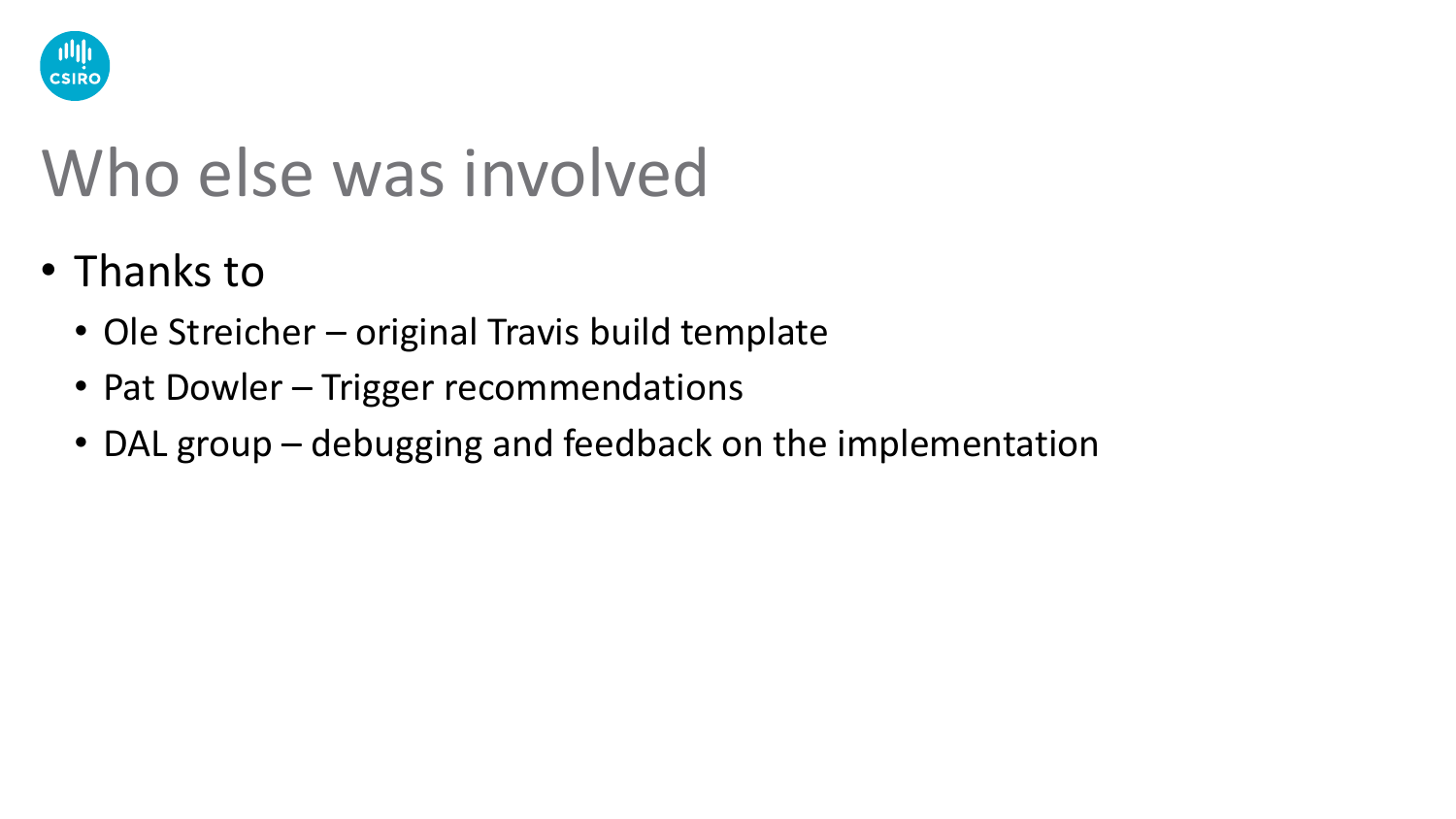

#### Assessment

- Benefits:
	- Blocks syntactically broken documents from master
	- Helps authors and reviewers to see the changes
	- Improves pull requests
- Limitations / Opportunities for Improvement
	- No PDF produced for master
	- PDFs expire after a few months
	- PDF is a bit hard to find